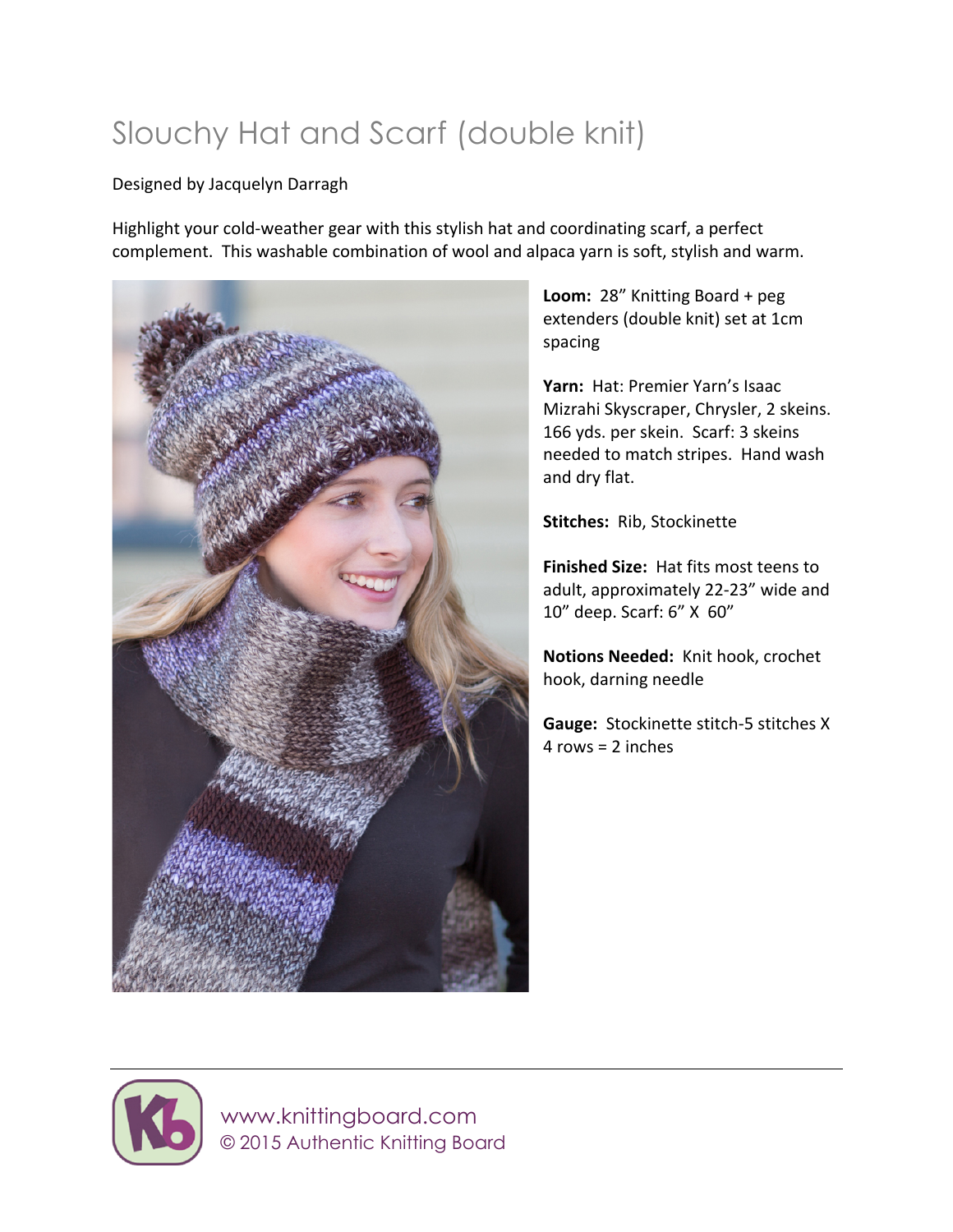## Instructions

### Hat

Cast on 62 stitches in Stockinette. Lay anchor yarn of any color as it will be removed.

Work (6) rows in Rib stitch.

Change to Stockinette and work until the hat measures 5.5" from anchor yarn.

Now, you want to decrease across the stitches, so the top of the hat will fit snuggly.

Decrease Row: We will do (4) decrease rows. When you do each of these, just move the indicated loops from the pegs and place them onto the adjacent peg towards the center of the loom. This is same as a K2tog.

First decrease row: Starting at L side of loom, lift loops from pegs 6, 16, 26, 36, 46, 56. Place each one on adjacent peg going towards center of loom. Once moved, you have (6) empty pegs. Do this to both sides of the loom. Now, carefully lift loops and move over filing in the empty pegs. Work towards center of loom. Be sure to move both loops when you come to a peg with (2) loops. The result will be (3) less pegs at each end of loom for the hat. You will now have (56) stitches.

Work (3) stockinette rows.

Second decrease row: Move loops on pegs #4, 14, 24, 32, 42, 52. You will now have 50 stitches.

Work (3) stockinette rows.

Third decrease row: Move loops on pegs #5, 13, 21, 29, 37, 45. You will have 44 stitches.

Work (3) stockinette rows.

Fourth decrease row: Move loops on pegs #4, 10, 15, 20, 24, 29, 34, 40.

Work (3) stockinette rows.

You now have (36) pegs on loom. Time to bind off of loom.

Bind Off: After last row, lay a new anchor yarn of same yarn. It will stay in.